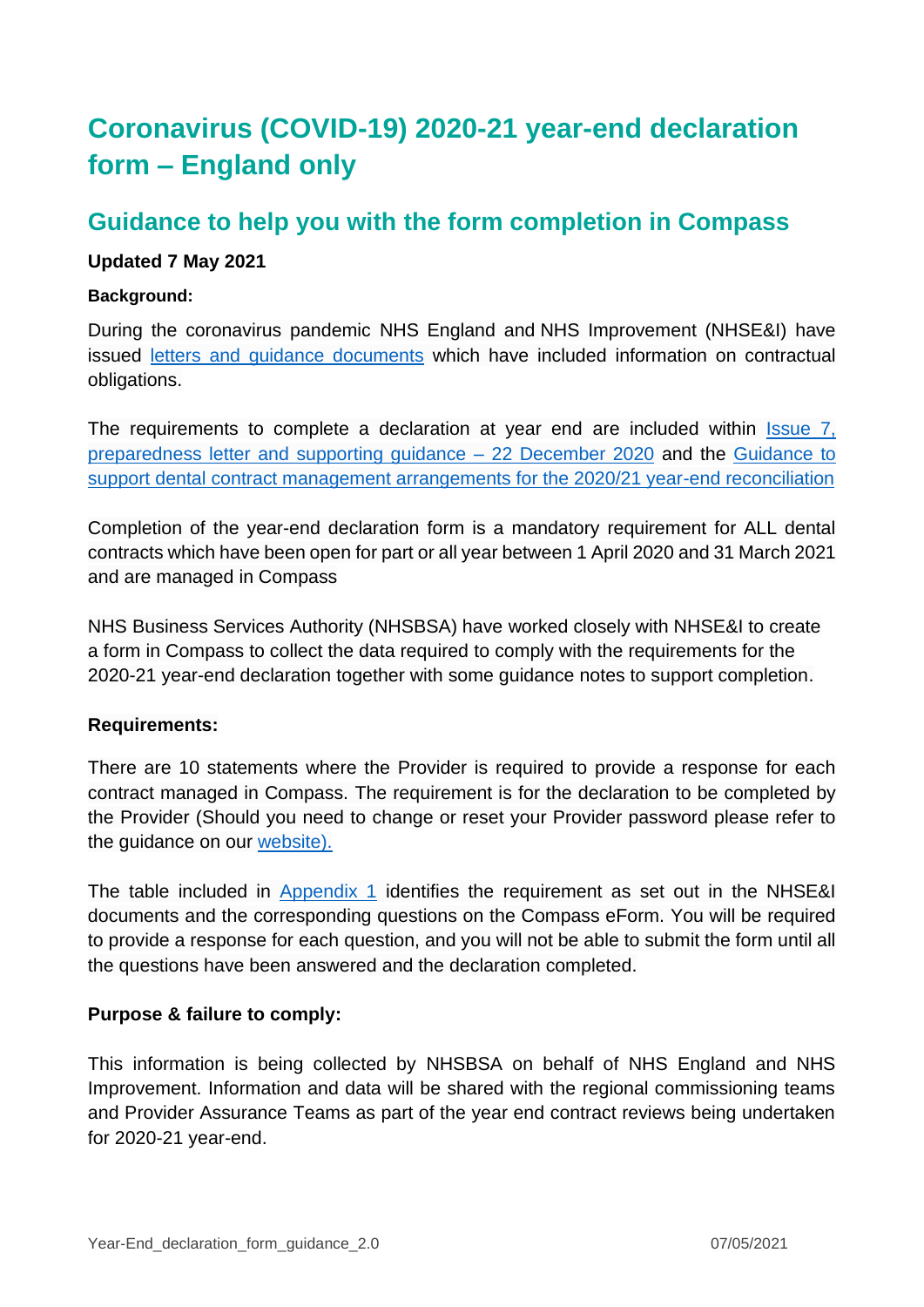All contracts are expected to complete the year-end declaration even if they are not able to confirm full compliance with the requirements as set out in letter 7. Providers will be given an opportunity to provide further evidence to support their responses in the year-end declaration form before any contractual action is taken.

Failure to submit your year-end declaration eForm by 11:59pm on 31 May 2021 may lead to contractual action being taken by your NHS England and NHS Improvement regional team

### **Completing the form:**

Log into Compass and open the COVID-19 menu from the menu then select 'Year End Declaration'. This will open a screen where you can start a new form and see any previously submitted year end forms for your Provider ID.

Select 'start new form' to open the screen below. Select the correct Provider ID and appropriate contract number from the drop-down lists and then respond to each of the 10 questions as per notes in appendix 1.

| 2021 Year End Declaration - Form Entry                                                                                                                                                                                 |                       |  |  |  |
|------------------------------------------------------------------------------------------------------------------------------------------------------------------------------------------------------------------------|-----------------------|--|--|--|
| 1. Declaration Details                                                                                                                                                                                                 |                       |  |  |  |
| Username                                                                                                                                                                                                               |                       |  |  |  |
| Provider ID                                                                                                                                                                                                            |                       |  |  |  |
| Contract ID<br>V                                                                                                                                                                                                       |                       |  |  |  |
| Q1. Have the workforce risk assessments for your contract been<br>completed?                                                                                                                                           | $\check{~}$           |  |  |  |
| Q2. Have monthly workforce returns been completed for your contract<br>$\check{~}$<br>and has the contract retained the workforce?                                                                                     |                       |  |  |  |
| Q3. Has the Provider met its contractual obligation to pay the practice<br>(s) workforce at previous levels during the period from April to<br>December 2020?                                                          | $\checkmark$          |  |  |  |
| Q4. Please enter the proportion of NHS and private turnover for your                                                                                                                                                   | % NHS<br>0            |  |  |  |
| contract                                                                                                                                                                                                               | $\theta$<br>% Private |  |  |  |
| Q5. Has the surgery(s) opening hours met contractual requirements<br>and been open for the provision of NHS services?                                                                                                  | $\checkmark$          |  |  |  |
| Q6. Please enter a valid nhs.net or an alternative valid email address<br>for the principle practice                                                                                                                   |                       |  |  |  |
| Q7. Has the Provider received any duplicate or superfluous funding<br>from the NHS or other government sources - including furlough or<br>additional sick or parental leave pay that was not used to pay for<br>cover? | $\checkmark$          |  |  |  |
| Q8. Has the contract ensured that face-to-face urgent dental care is<br>available for regular and non-regular attenders via direct contact or<br>referral via NHS 111?                                                 | $\checkmark$          |  |  |  |
| Q9. Has the contract reviewed any deferred courses of treatment and<br>restarted these where appropriate to do so?                                                                                                     | ∣∨                    |  |  |  |
| Q10. Has the contract ensured that patients who normally attend the<br>practice are prioritised for care in terms of their risk?                                                                                       | $\checkmark$          |  |  |  |
| 2021 Year End Declaration - Page 1 of 2<br>Exit Form                                                                                                                                                                   | $\leq$ Back<br>Next   |  |  |  |

#### **Compass 2021 year-end declaration screen entry**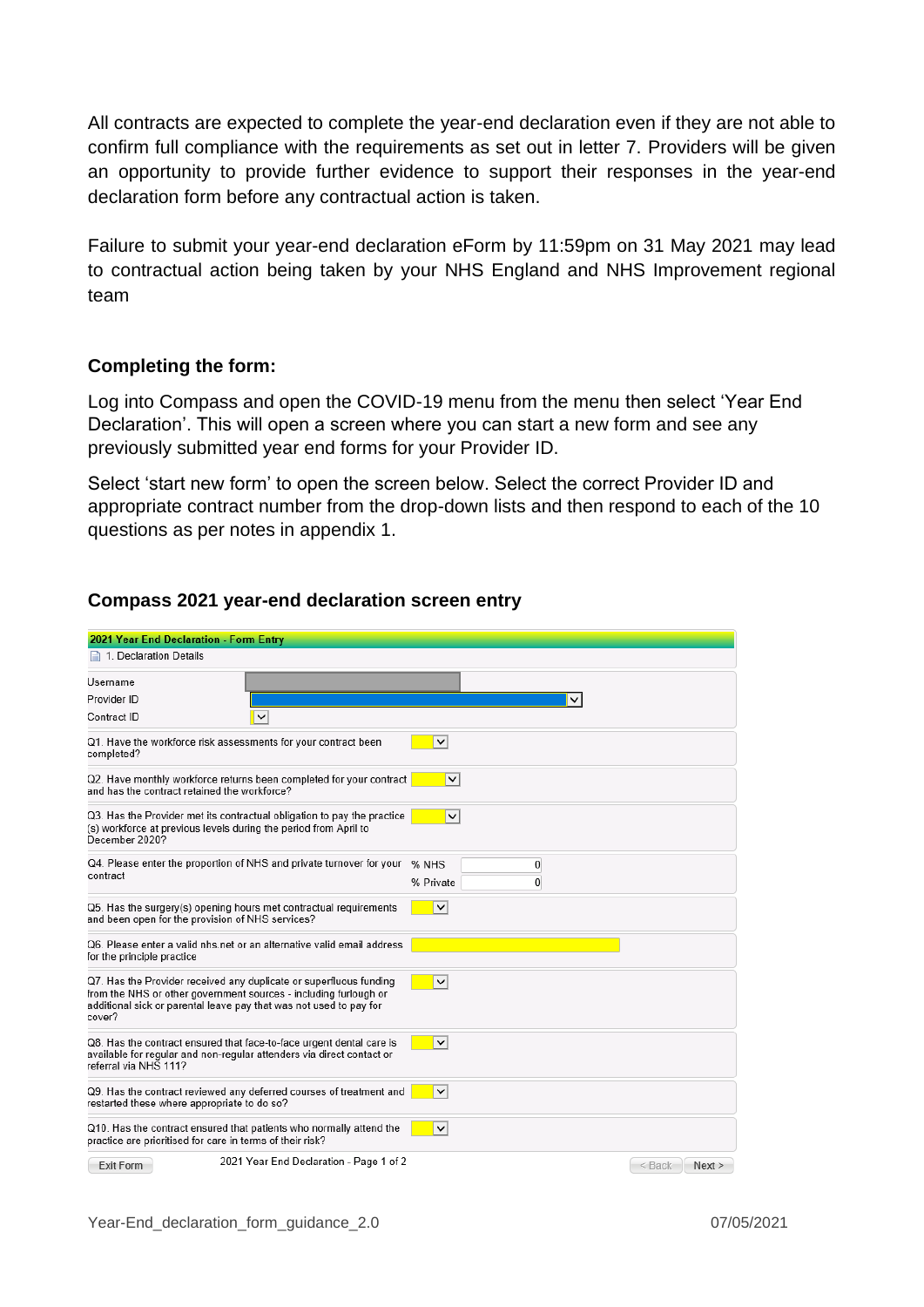All questions must be answered and for further help on definition for response please refer to [appendix 1](#page-3-0)

If the response to Q2 or Q3 is either 'partial' or 'no' a comments box will appear for entry of mitigating reasons for not being fully compliant. Comments are mandatory however there is a 1,000-character limit so responses will need to be concise.



For Orthodontic contracts a 'No' response can be entered for Q8 and Q9. A check against the contract number will be made to confirm that the contract is an Orthodontic only contract.

Once all questions have been answered select the 'Next' button which will then open the Provider declaration screen.

| 2021 Year End Declaration - (IDN Limited, 1014350144) - Form Entry<br>2. Provider Declaration |                                                                                                                                                                                                                                                                                                                                                                                                                                                                                                                                                                                                                             |        |
|-----------------------------------------------------------------------------------------------|-----------------------------------------------------------------------------------------------------------------------------------------------------------------------------------------------------------------------------------------------------------------------------------------------------------------------------------------------------------------------------------------------------------------------------------------------------------------------------------------------------------------------------------------------------------------------------------------------------------------------------|--------|
| By ticking this box I confirm that:                                                           | -1 am the Provider for this contract and declare that the information given on this form is correct and complete.<br>-1 coefirm that the email entered below should be used to contact me if further information is required to support this form.<br>-1 understand that if I withhold information or provide false or misleading information, disciplinary action may be taken against me and I may be lable to prosecution<br>and or civil proceedings.<br>- I understand that the information provided on this form could be shared with NHSE&I local and central teams as part of 2020/21 contract management activity. |        |
| Firstname<br>Sumame<br>Provider contact email address                                         | This information is being submitted by IFE in your name here!                                                                                                                                                                                                                                                                                                                                                                                                                                                                                                                                                               |        |
| Exit Form<br>Cancel Form                                                                      | 2021 Year End Declaration - Page 2 of 2                                                                                                                                                                                                                                                                                                                                                                                                                                                                                                                                                                                     | - Back |

Complete the data entry and tick the box to confirm that you have read the declaration.

The email address entered in this declaration may be used to contact you to request further evidence as part of the 2020-21 year-end reconciliation process.

By selecting 'next' you will see a screen with a copy of the responses, and you can complete your entry by selecting 'submit form'.

### **Amending entries:**

There is an opportunity to amend an entry once submitted. To change a form 'select' the correct form from the list. Then use the 'Amend From' button which will allow you to change any of the previous entries and resubmit.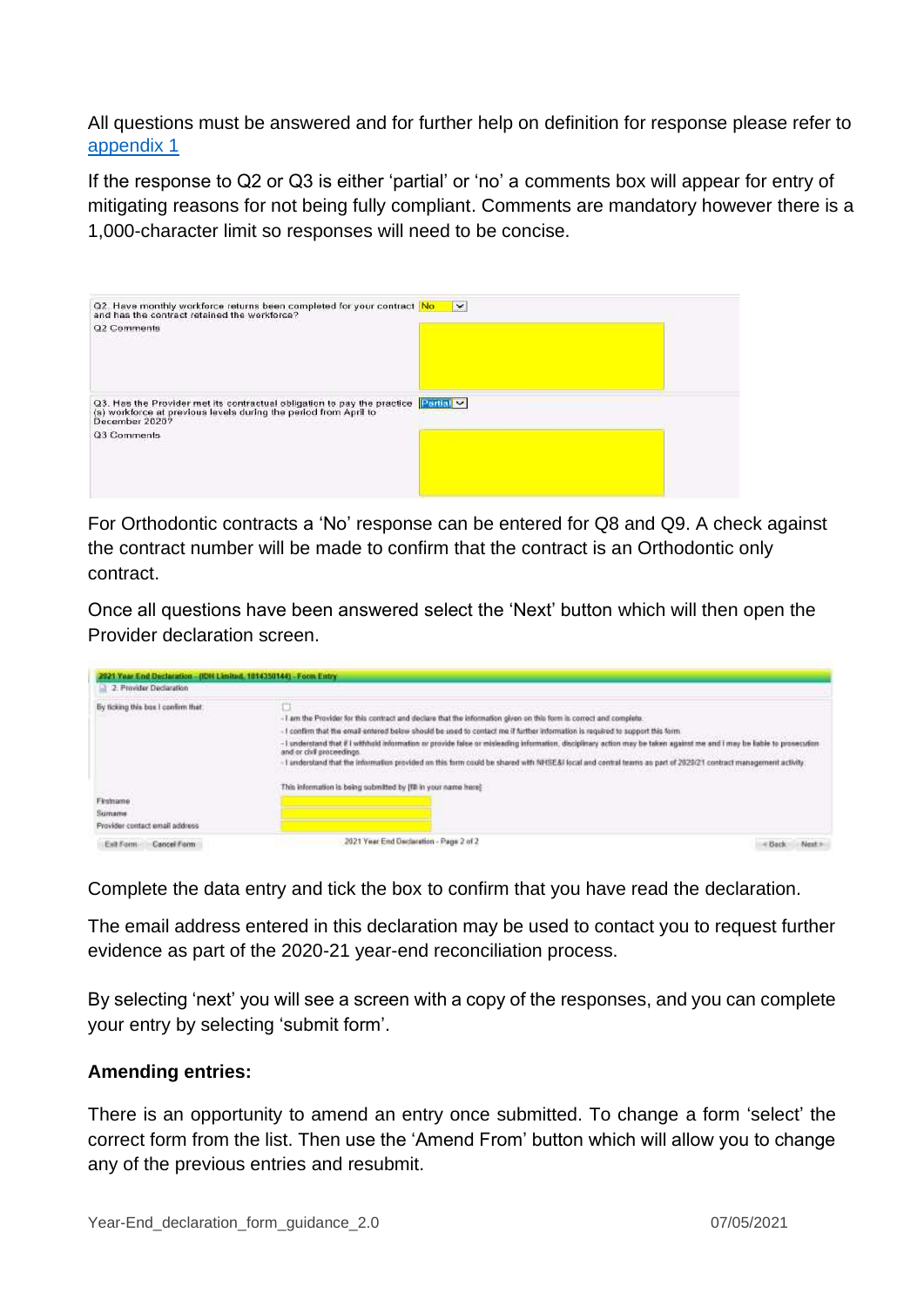# Appendix 1: Questions and response guidance for Compass year-end declaration form

<span id="page-3-0"></span>

| <b>No</b>      | Statement (as per letter7)                                                                                                          | <b>Compass Question</b>                                                                                                                                       | <b>Provider</b><br>response | <b>Guidance notes</b>                                                                                                                                                                                                                                                                                                                                |
|----------------|-------------------------------------------------------------------------------------------------------------------------------------|---------------------------------------------------------------------------------------------------------------------------------------------------------------|-----------------------------|------------------------------------------------------------------------------------------------------------------------------------------------------------------------------------------------------------------------------------------------------------------------------------------------------------------------------------------------------|
| $\overline{1}$ | Completion of workforce<br>risk assessments.                                                                                        | Have the workforce risk<br>assessments for your contract<br>been completed?                                                                                   | Yes/No                      | Yes - Fully complied with workforce risk assessment requirements as<br>set out in the COVID-19 guidance and updates published in 2020-21<br>No - Not fully met the requirements                                                                                                                                                                      |
| $\overline{2}$ | Completion of the monthly<br>workforce return and retention of<br>the workforce.                                                    | Have monthly workforce returns been<br>completed for your contract and has<br>the contract retained the workforce?                                            | Yes/Partial/<br><b>No</b>   | Yes - Fully complied with submission of monthly workforce returns<br>and retention of the workforce in line with the COVID-19 guidance<br>and updates published in 2020-21<br>Partial - Have been unable to fully comply with the requirements and<br>can provide evidence of mitigating circumstances.<br>No - Have not met any of the requirements |
| 3              | Declaration that payments during<br>the 2020/21 contract year have<br>been made to the practice<br>workforce from April - December. | Has the Provider met their contractual<br>obligation to pay the practice(s) workforce<br>at previous levels during the period from<br>April to December 2020? | Yes/Partial/<br>No          | Yes - Fully complied with requirements on workforce pay as set out in<br>the COVID-19 guidance and updates published in 2020-21<br>Partial - Have been unable to fully comply with the requirements and<br>can provide evidence of mitigating circumstances.<br>No - Have not met any of the requirements                                            |
| $\overline{4}$ | Declaration of proportion of NHS<br>and private turnover.                                                                           | Please enter the proportion of NHS<br>and private turnover for your contract?                                                                                 | % NHS<br>% Private          | This should be an indicative % split of the expected 2020-21 annual<br>account submission for the contract.<br>This figure will form part of the Post Payment Verification (PPV)<br>exercise which will be completed for 2021/22 and will allow an<br>evaluation of the indicative figure provided.                                                  |
| 5              | Declaration of surgery opening<br>hours and availability of NHS<br>services.                                                        | Has the contract surgery(s) opening hours<br>met contractual requirements and been<br>open for the provision of NHS services?                                 | Yes/No                      | Yes - If you have fully complied with the contracted opening hours in<br>line with the COVID-19 guidance and updates published in 2020-21<br>and the contract has been providing NHS services.<br>No - Not fully met the requirements                                                                                                                |